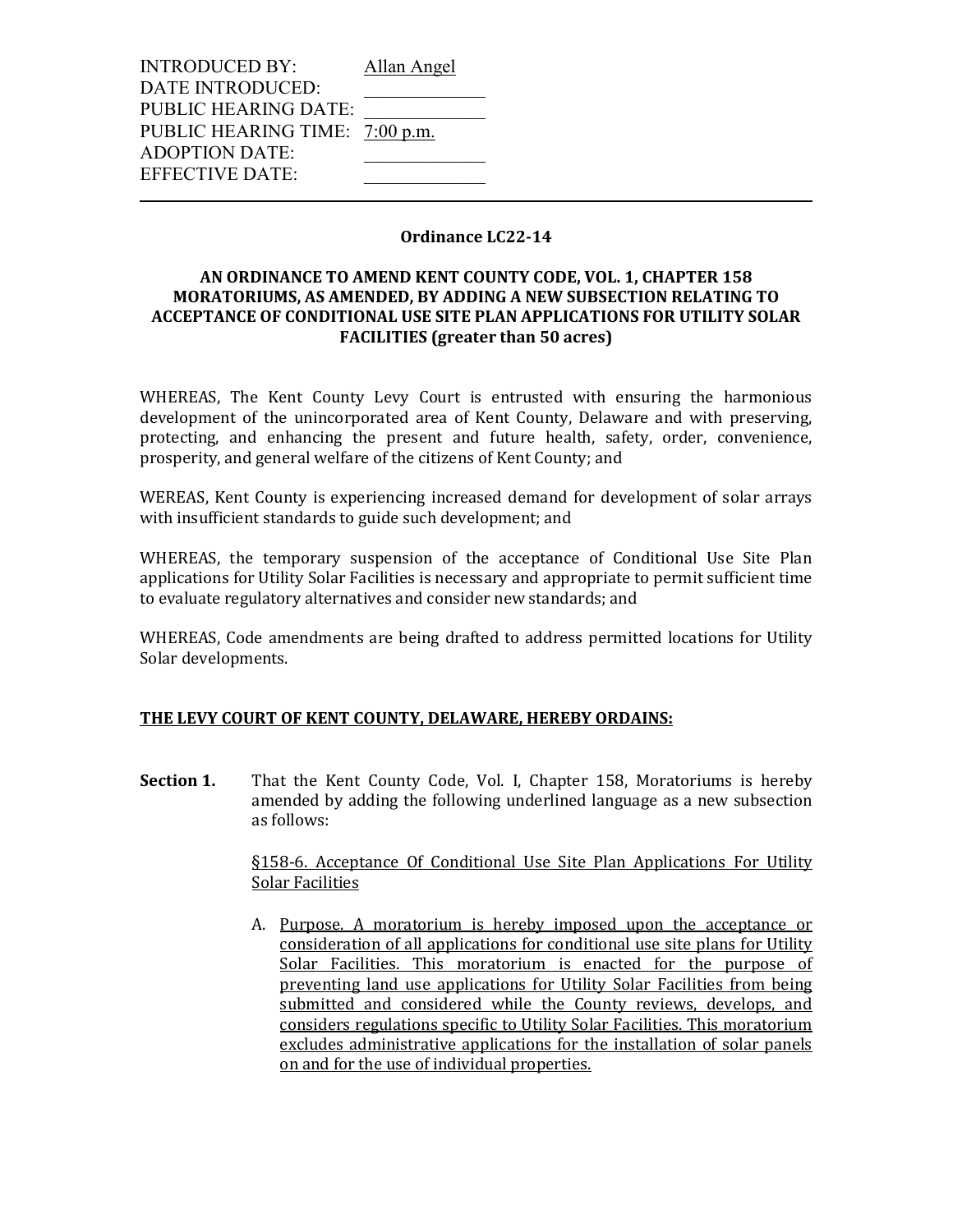- B. Duration. This moratorium shall be imposed to and including September 8, 2022. During this time period no application for a Utility Solar Facilities requiring approval by the Regional Planning Commission or Levy Court shall be accepted for processing by the Department of Planning Services.
- C. Effective Date. This Ordinance shall become effective *nunc pro tunc* to its date of introduction. Applications for which a pre-application meeting has been conducted prior to the effective date shall be exempt from this ordinance.
- D. Termination Date. This Ordinance shall terminate on September 8, 2022, at 11:59 p.m. unless rescinded sooner by the Levy Court.

# **Section 2. Severability.**

The provisions of this Ordinance are severable and if any of its provisions or any sentence, clause, or paragraph or the application thereof to any person or circumstance shall be held unconstitutional or violative of the Laws of the State of Delaware by any court of competent jurisdiction, the decision of such court shall not affect or impair any of the remaining provisions which can be given effect without the invalid provision or application.

#### **Section 3. Effective Date.**

This Ordinance shall be effective *nunc pro tunc* to its date of introduction.

ADOPTED BY THE LEVY COURT OF KENT COUNTY, DELAWARE

\_\_\_\_\_\_\_\_\_\_\_\_\_\_\_\_\_\_\_\_\_\_\_\_\_\_\_\_\_\_ President, Kent County Levy Court

This \_\_\_\_\_\_ day of \_\_\_\_\_\_\_\_\_\_\_, 20\_\_

ATTEST:

Clerk of the Peace

**Synopsis:** The ordinance imposes a moratorium upon the acceptance of new applications for Utility Solar Facilities while the Levy Court considers revised zoning regulations for such uses. The ordinance shall be effective